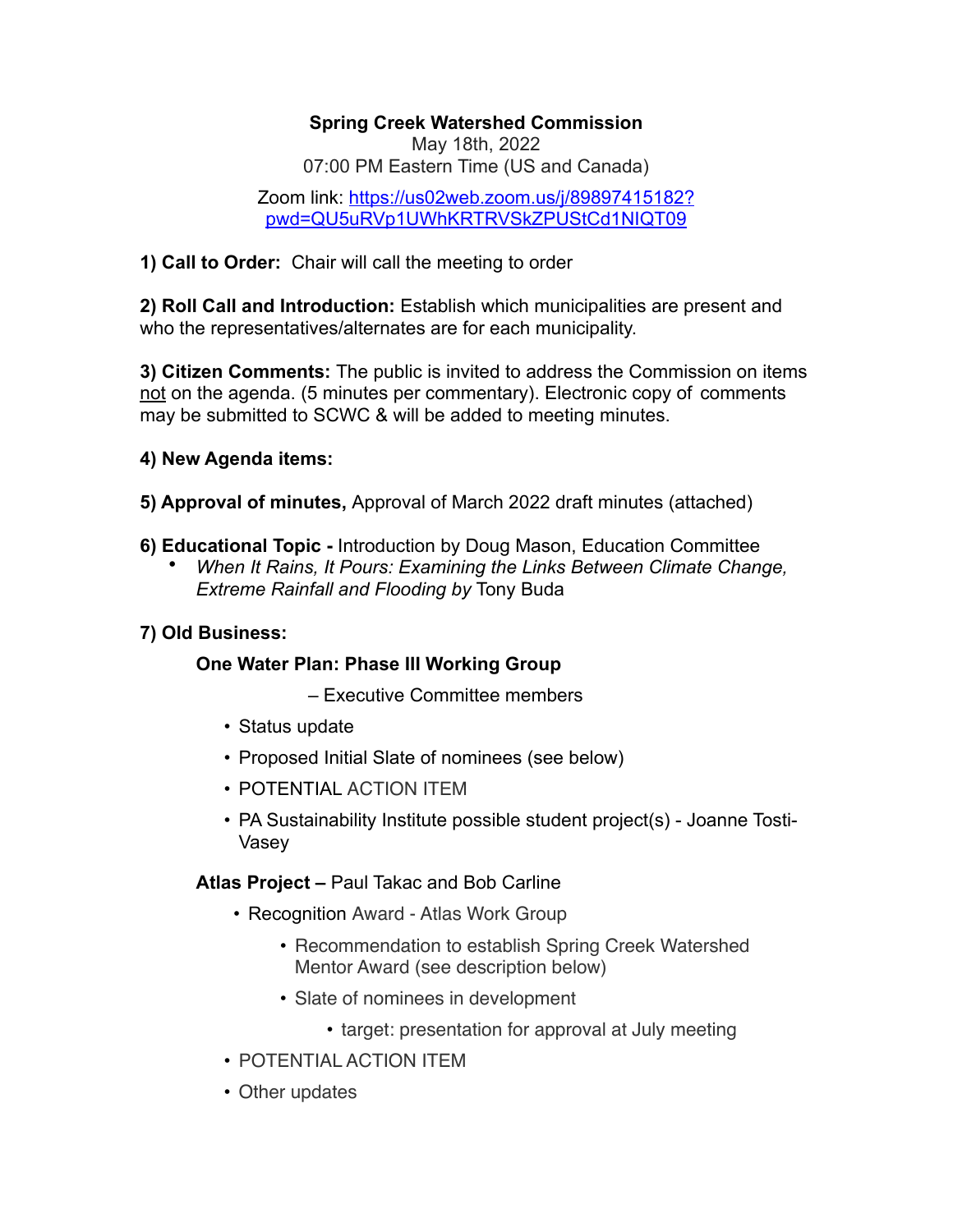**Education Committee updates –** Doug Mason and Jasmine Fields

Educational Topics for remainder of 2022

- o **Confirmed presentations**
	- July: Carolyn Hatley & Sarah Kania -- *The Senior Environmental Corps Program & other volunteer opportunities available through Clearwater Conservancy*
	- September: PSU Professor Lauren McPhillips *Walnut Springs Constructed Wetland in the Borough*
	- November: Kimberlie Gridley tentative title *Pennsylvania's One Water Task Force*

#### **Social Media and Public Relations –** Izen Lingenfelter

#### **8) New Business:**

#### **Water Data Collaborative and Mainstream Network**

**–** Srishti Gupta, PhD. Candidate Penn State

#### **9) Financial Update** – Bill Sharp and Jon Eaton

**Reports:** February to April

#### **April 30th 2022**

| Project Fund: Debit:                    | \$0.00 | <b>Credit:</b> | \$0.00 Balance: \$2,150.63  |  |
|-----------------------------------------|--------|----------------|-----------------------------|--|
| General Fund: Debit:                    |        | \$0.00 Credit: | \$0.00 Balance: \$27,324.64 |  |
| <b>March 31st 2022</b>                  |        |                |                             |  |
| Project Fund: Debit: \$0.00 Credit:     |        |                | \$0.00 Balance: \$2,150.63  |  |
| General Fund: Debit: \$1,060.00 Credit: |        |                | \$0.00 Balance: \$27,324.64 |  |
| February 28th 2022                      |        |                |                             |  |
| Project Fund: Debit:                    | \$0.00 | <b>Credit:</b> | \$0.00 Balance: \$2,150.63  |  |
| General Fund: Debit:                    | \$0.00 | Credit:        | \$0.00 Balance: \$28,384.64 |  |

**10) Once Around the Watershed:** Members are asked to share relevant water related news from their municipality.

#### **11) Matters of Record**

Remaining Meetings for 2022: July 20, 2022 September 21, 2022 November 16, 2022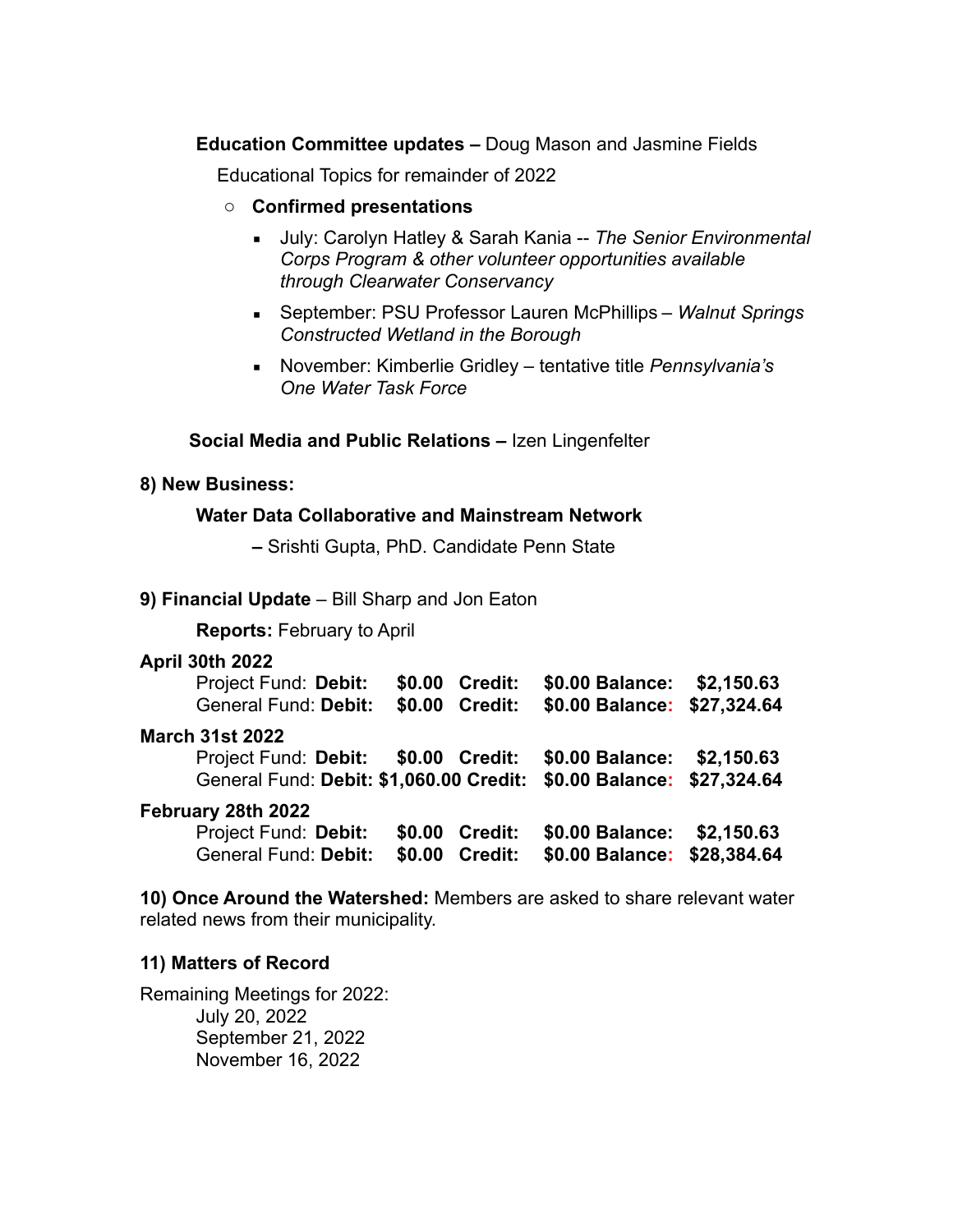CNET coverage of this meeting is sponsored by College Township. The meeting will be rebroadcast on C-NET channel 7 at the following times: TBA: Day of the week, Month and day - Time of day eg. Monday, January 24 - 9:00 a.m.

Joanne Tosti-Vasey is inviting you to a scheduled Zoom meeting.

Topic: SCWC Meeting Time: MAY 18, 2022 07:00 PM Eastern Time (US and Canada) Every 2 months on the Third Wed Jul 20, 2022 07:00 PM Sep 21, 2022 07:00 PM Nov 16, 2022 07:00 PM

Please download and import the following iCalendar (.ics) files to your calendar system.

Monthly: [https://us02web.zoom.us/meeting/tZ0sd](https://us02web.zoom.us/meeting/tZ0sd-irrTsuHNNHYPBBYoFkeb0CKcG6OYgr/ics?icsToken=98tyKuGhrzsrGdeVtB-ARpx5BYigd-nztmJbgo1ztCbVIQJqbSX9M-ASEZl8N47_)[irrTsuHNNHYPBBYoFkeb0CKcG6OYgr/ics?icsToken=98tyKuGhrzsrGdeVtB-](https://us02web.zoom.us/meeting/tZ0sd-irrTsuHNNHYPBBYoFkeb0CKcG6OYgr/ics?icsToken=98tyKuGhrzsrGdeVtB-ARpx5BYigd-nztmJbgo1ztCbVIQJqbSX9M-ASEZl8N47_)[ARpx5BYigd-nztmJbgo1ztCbVIQJqbSX9M-ASEZl8N47\\_](https://us02web.zoom.us/meeting/tZ0sd-irrTsuHNNHYPBBYoFkeb0CKcG6OYgr/ics?icsToken=98tyKuGhrzsrGdeVtB-ARpx5BYigd-nztmJbgo1ztCbVIQJqbSX9M-ASEZl8N47_)

Join Zoom Meeting [https://us02web.zoom.us/j/89101330467?](https://us02web.zoom.us/j/89101330467?pwd=eVNlNDk1T2xacWxLWFJWWmF5azJuQT09) [pwd=eVNlNDk1T2xacWxLWFJWWmF5azJuQT09](https://us02web.zoom.us/j/89101330467?pwd=eVNlNDk1T2xacWxLWFJWWmF5azJuQT09)

Meeting ID: 891 0133 0467 Passcode: 677245 One tap mobile +13017158592,,89101330467#,,,,\*677245# US (Washington DC) +13126266799,,89101330467#,,,,\*677245# US (Chicago)

Meeting ID: 891 0133 0467 Passcode: 677245 Find your local number: https://us02web.zoom.us/u/kUY3bPIN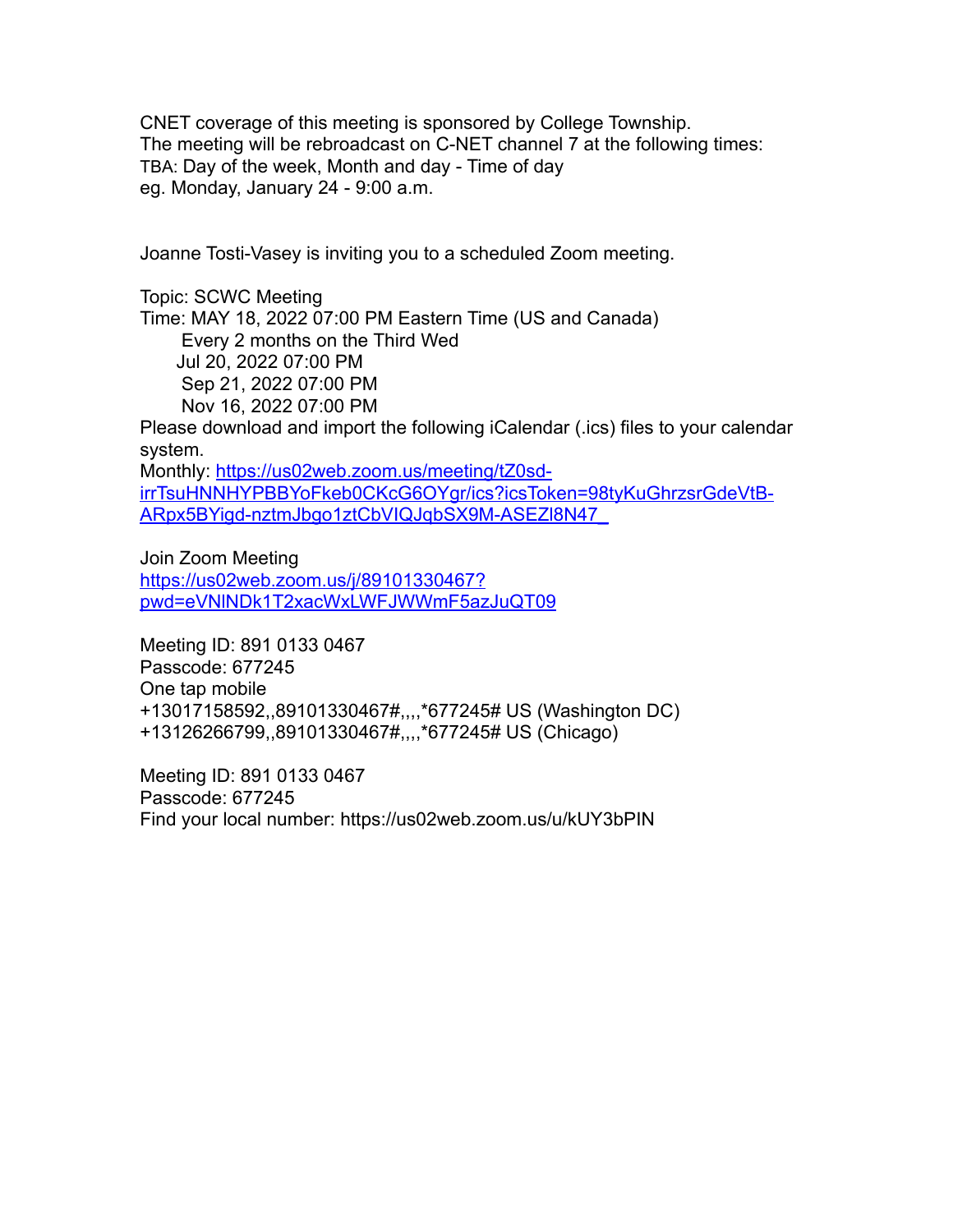## **One Water Plan**

# **Phase III Working Group**

Proposed Initial Slate of Nominees

| <b>Nominee</b>               | <b>Background</b>                                   |  |  |
|------------------------------|-----------------------------------------------------|--|--|
| Deb Nardone                  | <b>Clear Water Conservancy</b>                      |  |  |
| Jasmine Fields               | Sustainability Director - SC Borough, SCWC          |  |  |
| John Arway                   | <b>Retired Fish and Boat Commission</b>             |  |  |
| Mark Ralston                 | Hydrologist                                         |  |  |
| Ray Stolinas                 | <b>Director Centre County Planning</b>              |  |  |
| <b>Warren Miller</b>         | Spring Benner Walker Water Authority                |  |  |
| <b>Bob Carline</b>           | Hydrologist, Watershed Atlas                        |  |  |
| <b>Bob Igoe</b>              | Harris Twnship SCWC member                          |  |  |
| Dave Roberts                 | Sierra Club, Nittany Valley Environmental Coalition |  |  |
| Ford Stryker                 | <b>Trout Unlimited &amp; PSU OPP</b>                |  |  |
| Kevin Abbey                  | Ferguson Township                                   |  |  |
| Lynn Mitchel                 | <b>PSU Office of Sponsored Programs</b>             |  |  |
| Jim Lanning                  | <b>Benner Twp Water Authority</b>                   |  |  |
| <b>Bill Sharp</b>            | SCWC, planning, Transition Center (fundraising)     |  |  |
| Municipal Appointees to SCWC | Ex officio                                          |  |  |

| Potential future additions or outside consultants |                                                          |  |  |  |
|---------------------------------------------------|----------------------------------------------------------|--|--|--|
| <b>Corey Miller</b>                               | University Area Joint Authority                          |  |  |  |
| Lara Fowler                                       | Water law expert                                         |  |  |  |
| John Dawes                                        | ED Foundation for PA Watersheds - fundraising            |  |  |  |
| Nick Rockwell                                     | <b>PSU Legislative Director</b>                          |  |  |  |
| <b>Ryan Hamilton</b>                              | Land Conservation Mgr, Clearwater Conservancy & Attorney |  |  |  |
| Larry Lingle                                      | <b>Benner Twp Supervisor</b>                             |  |  |  |
| Terry Melton                                      | Nittany Valley Environmental Coalition                   |  |  |  |